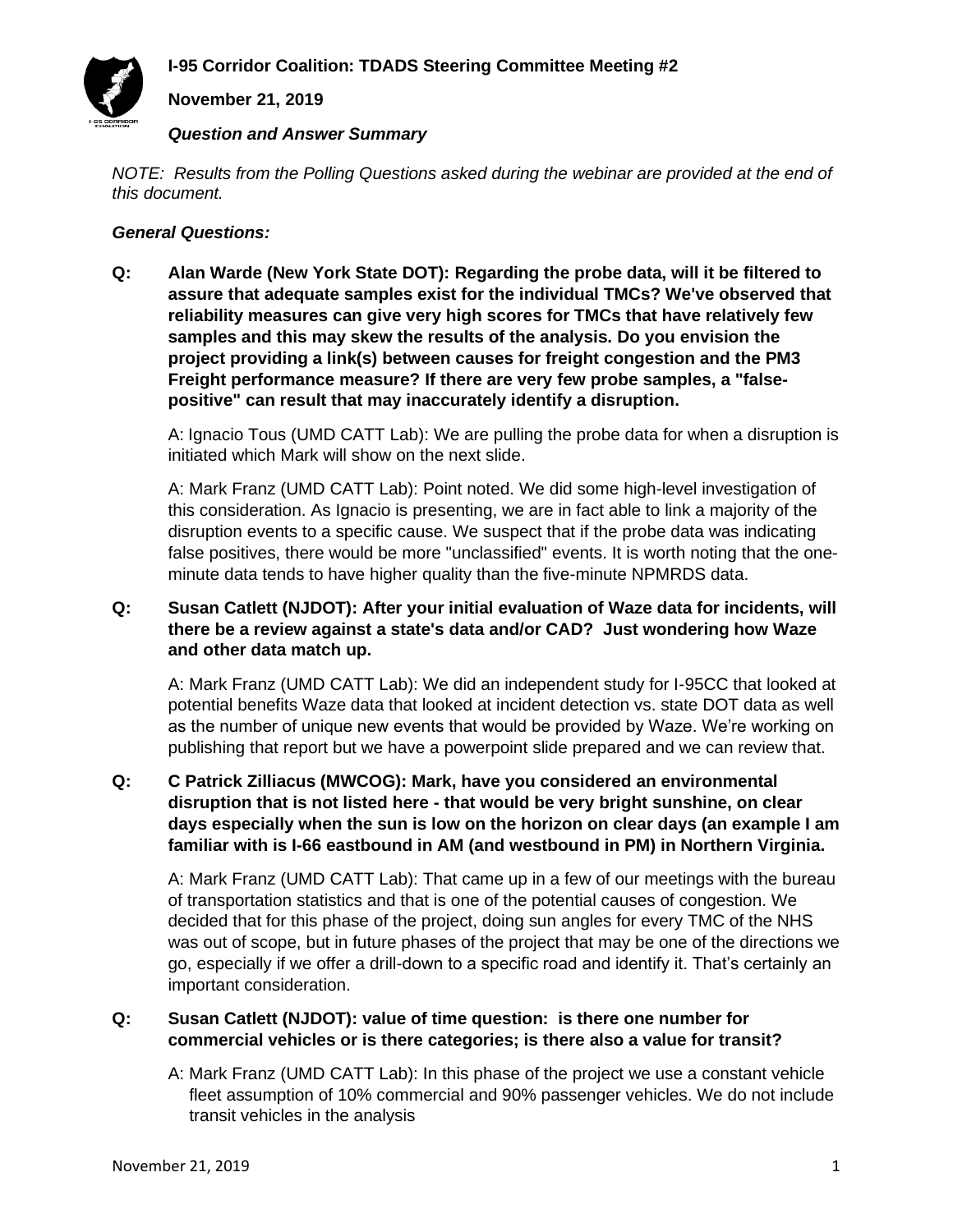

### **November 21, 2019**

*Question and Answer Summary*

- **Q: Kirk Zeringue (Louisiana DOTD): Will you only be able to view results in UDC or will you be able to see it as a function of time (user delay in hours per factor)? Will we able to see the results total hours of delay rather than delay cost?**
	- A: Mark Franz (UMD CATT Lab): Ignacio will present some of the mock-ups that provide info on the overall UDC and the percentages in each of the bins. And good suggestion, we can add the option to display that in the outputs.

### **Q: Michael Iacono (MNDOT): Could you produce a second pie chart that disaggregates the "multiple cause" events into combinations of 2 or more causes? You might also consider identifying factors that appear in several 'multiple cause' categories (e.g. incidents, weather).**

A: Mark Franz (UMD CATT Lab): The intention that we have is that analysis where we identify the top four or so causes and present them as individual slices and then the rest will go into the "multiple cause" bin. This is only because doing that state-by-state or an exhaustive list of all multifactor was too computationally expensive at a national level. They'll get their own slices in the primary chart once we identify what the top four multiple causes are.

**Q: C Patrick Zilliacus (MWCOG): Will we be able to run these numbers using an NHS network that is not consistent with state boundaries? At the MPO where I work, we have counties in two states plus the entire District of Columbia.**

A:

### **Q: Emily Parkany (Vermont AOT): Is the larger number for Signals related to more congestion/volumes on NHS arterials (compared to 2004)?**

A: Mark Franz (UMD CATT Lab): I can't answer that one directly – I'd have to look up which arterials are included in the 2004 study and what signals they had at what locations at that time. We can look into it and see if there are more or less signals in our analysis. For what it's worth, our OSM signal database has a little over 330,000 signals throughout the US. I'm not sure if there's a ground truth, but our preliminary testing makes that number look reasonable.

### **Q: Mark Metil (Gannett Fleming): So, since the category has been renamed "Traffic Signals", is there a way to drill down to differentiate between capacity issues and poor signal timing?**

A: Mark Franz (UMD CATT Lab): This question came up during the first stakeholder meeting – it's a little outside the scope of this phase, but we have an idea of how to do it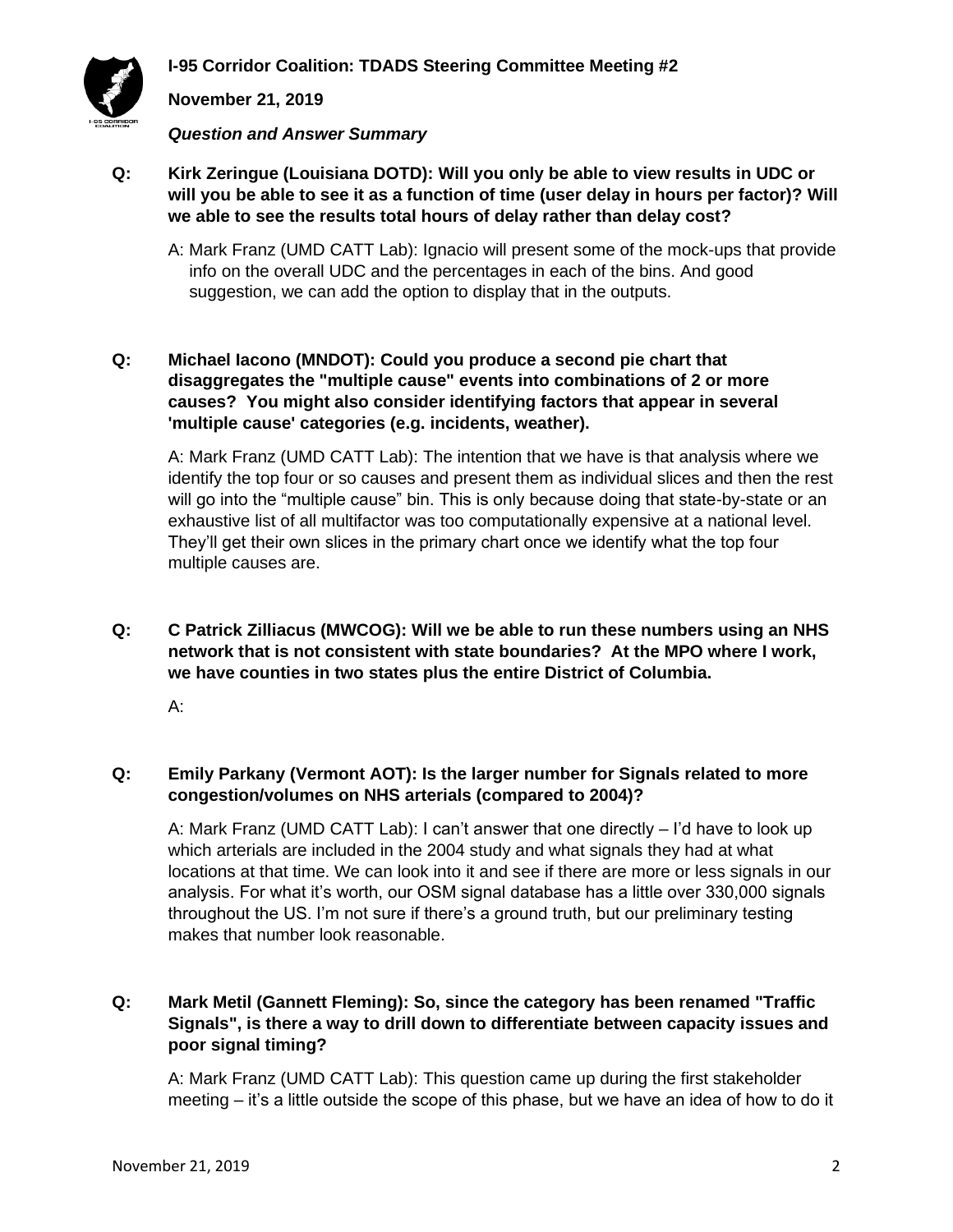

#### **November 21, 2019**

#### *Question and Answer Summary*

in a future phase. We'd be excited to help identify if there are signal timing issues or if it's operating at full saturation/capacity.

### **Q: Jason Firman (Michigan DOT): any potential to drill down from statewide to region and corridor level?**

A: Mark Franz (UMD CATT Lab): Similar to the previous question, that's one of the paths we can take in the future to drill down on the state level to the county, subcounty, specific road, and not just for a year but a specific time range. Please vote for that if you think it's an important next step or path.

### **Q: Ramkumar Venkatanarayana (VDOT/VTRC): Could we multi-select states of interest? Nearby states and similar states (geography, traffic, miles of highway) would be very helpful for comparison, rather than alphabetical list**

A: Mark Franz (UMD CATT Lab): In the initial version, we're putting boundaries at states and this is designed to be a static tool during this phase. If we go toward the deep-dive analytics, it will likely have a more traditional probe data tool feel where you can select specific road segments and go across state borders. Unfortunately we can't provide that during this phase of the project.

### **Q: Kirk Zeringue (Louisiana DOTD): Is fog included in the weather factor?**

A: Mark Franz (UMD CATT Lab): Waze users can report fog, but it's not coming in from the NOAA feed. It's difficult to document the exact location of fog from the radar data, which is why it's not being included in the conflation process, but we do have Wazereported fog.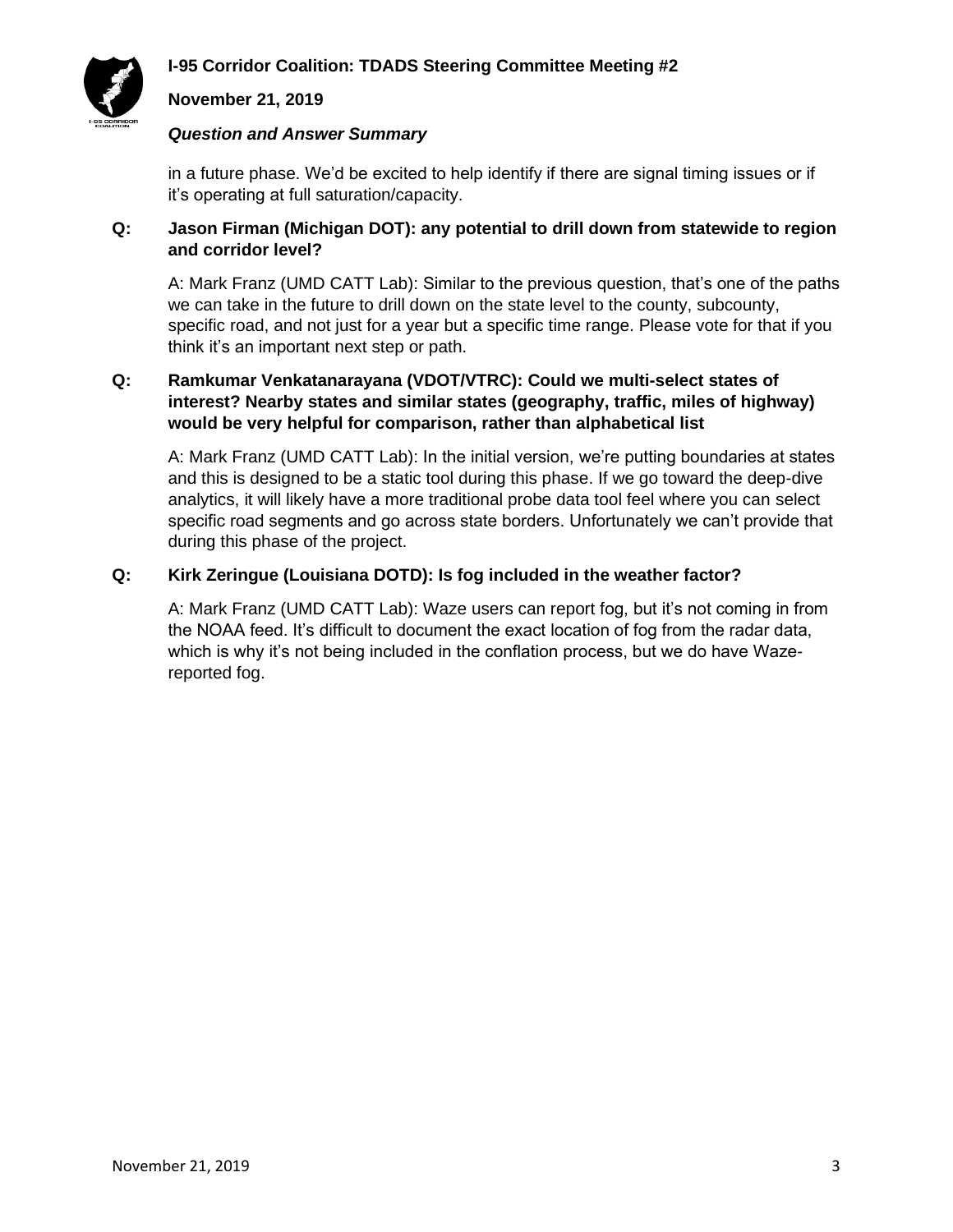

### *Polling Results:*